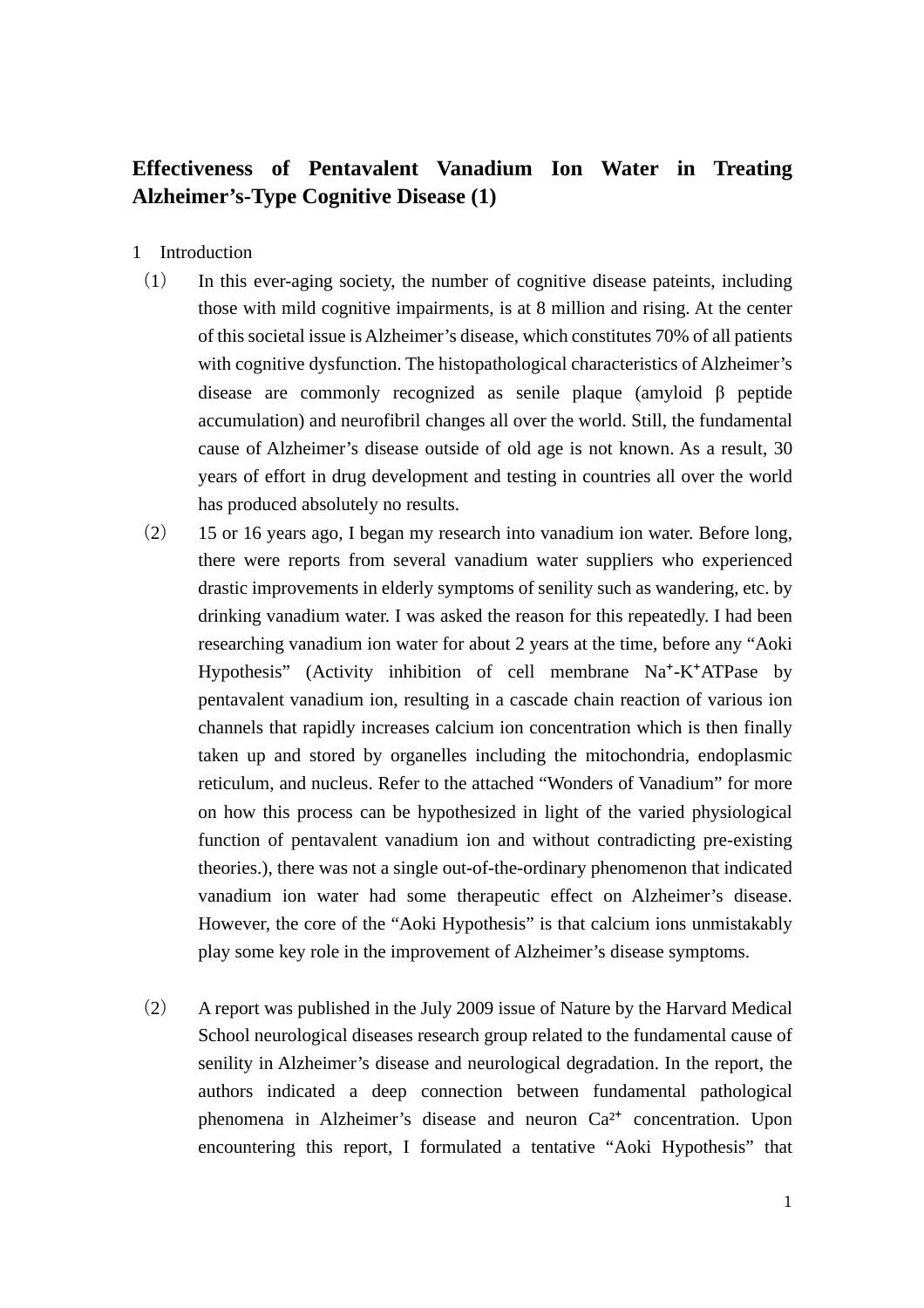concluded that the total physiological activity of pentavalent vanadium ion was due to elevation of intracellular  $Ca<sup>2+</sup>$  concentration.

- 2 Key points of the Harvard group report
	- (1) In patients with onset familial Alzheimer's disease, it has been confirmed that the intracranial metabolic product presenilin causes genetic changes and becomes inactive. The current cause of Alzheimer's disease onset, it is therefore the loss of presenilin activity followed by  $\beta$  amyloid peptide accumulation. However, there is no understanding or clear synapse dysfunction location or quality.
	- (2) The authors used genetic methods to carry out experimentation from multiple angles, including the relationship between presenilin deactivation and synapse location, and presenilin deactivation and intraneuronal  $Ca<sup>2+</sup>$  concentration. The examination showed presynaptic deactivation of presenilin led to decreased release efficiency of the neurotransmitter glutamate, and it was shown that this was largely related to intraneuronal  $Ca<sup>2+</sup>$  concentration changes. In conclusion, depleted intraneuronal  $Ca<sup>2+</sup>$  inflow of electric potential-preserving calcium channels are strongly related to presynaptic terminal presenilin deactivation and these processes are indicated as early causal phenomena of senility and neurological deterioration with Alzheimer's disease.
- 3 Action of  $Ca<sup>2+</sup>$  on brain neurons

If the hypothesis that states "brain neuron  $Ca<sup>2+</sup>$  depletion is the fundamental cause of AD" is correct, the answer to the question of what sort of action  $Ca^{2+}$  exhibits in brain neurons can be understood as follows.

(1) Promotion of mitochondrial activity

Mitochondria are the organelles that produce the energy  $(ATP)$  required to sustain life and act depending on the activity of a given organism. The brain consumes 25% of the entire energy requirements of the body, which makes it easy to see why only a few minutes without blood flow due to heart attack or stroke can cause oxygen deprivation and brain death.

Mitochondrial activity fluctuates with  $Ca<sup>2+</sup>$  concentration with a large increase  $(10<sup>2</sup>$  to  $10<sup>4</sup>)$  of possibly several hundreds-fold, but activity likewise decreased with decreases  $Ca^{2+}$  concentration. This can lead to sluggishness of life activities. ATP production and other biophysical research in recent years have taken  $Ca<sup>2+</sup>$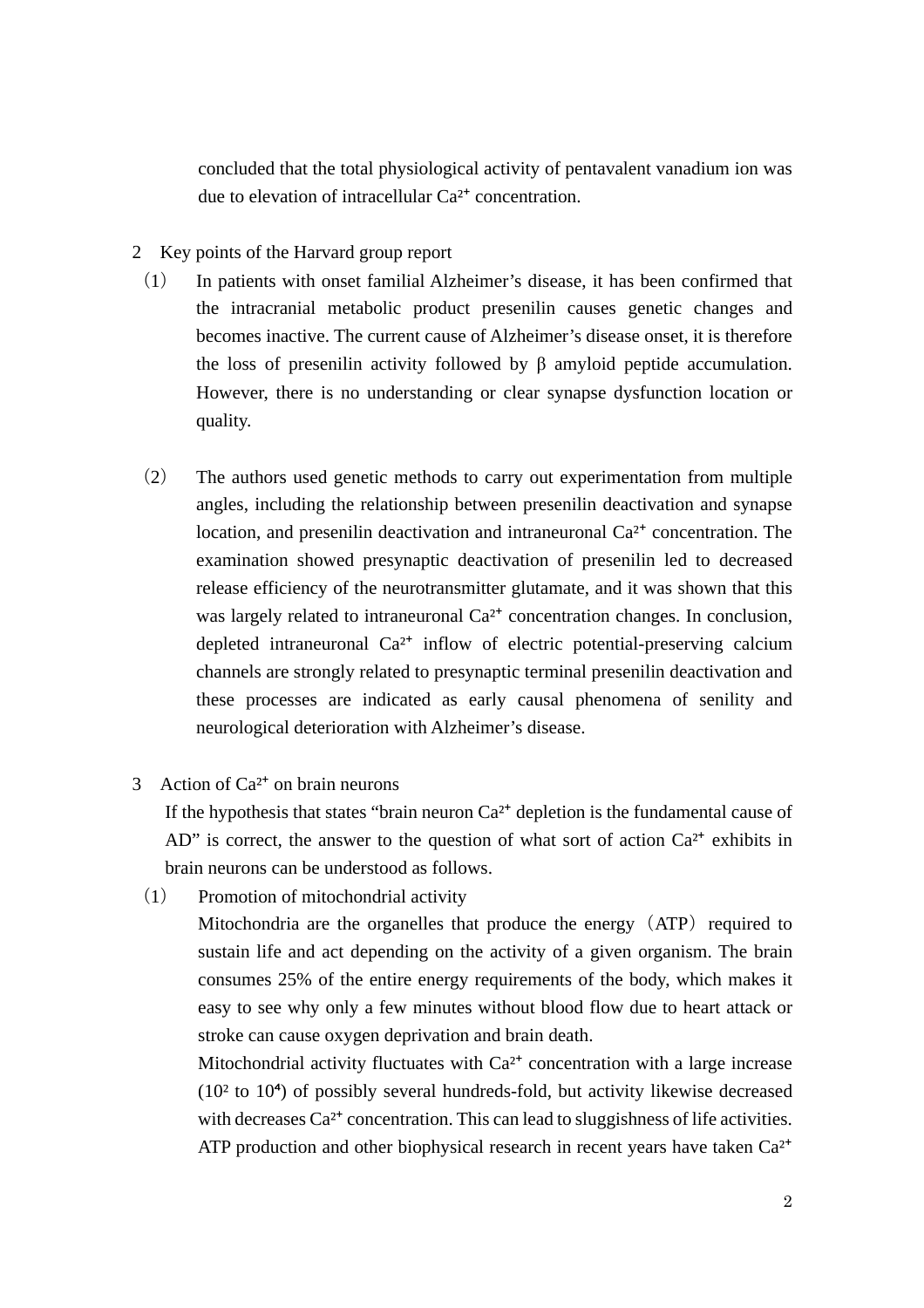concentration into account, leading to a detailed understanding of the relationship between mitochondria and Ca<sup>2+</sup>.

(2) The role of  $Ca^{2+}$  in maintaining homeostasis of astroglia

Astroglial cells move substances between neurons and blood vessels, as well as participate in the uptake of neurotransmitters released from the synaptic end of neurons. With these combined actions, they regulate the development and maintenance of neurons through the production of many neurotrophic factors. In recent years, it has been shown that astroglia, which perform the important role of constantly maintaining neurons in this manner, release  $Ca<sup>2+</sup>$ -containing Dserine to the thousands of surrounding synapses in order to maintain synaptic plasticity.

Ca<sup>2+</sup> also plays a regulatory role via glutamate and other compounds.

- (3) The role of  $Ca^{2+}$ in maintaining homeostasis of neurotransmitter release With chemical synapses, an impulse occurs at a neuron terminal. Then electric potential-dependent calcium channels in the presynaptic membrane open to allow the inflow of  $Ca^{2+}$ , thereby inducing the rapid (<1 mmsec) release of neurotransmitters from inside the synapse once  $Ca^{2+}$  reaches a very high concentration. Release occurs from synaptic vesicles in particular locations undergoing exocytosis. Released neurotransmitters disperse throughout the synaptic cleft and bond with the receptors on the postsynaptic membrane to illicit a variety of postsynaptic responses.
- (4) The role of  $Ca^{2+}$  in maintaining homeostasis of the hippocampus The hippocampus's basic function is in short-term memory, and abnormalities in the hippocampus can inform us of the onset of early-stage AD symptoms. Furthermore, NMDA (N-methyl-D-aspartic acid) receptor channels that block  $Mg^{2+}$  to maintain a membrane potential, through the depolarization of the cell membrane, can no longer block  $Mg^{2+}$ . Ca<sup>2+</sup> subsequently flows into the cell via the channel, activating intracellular signaling pathways. This has been shown to result in the strengthening of long-term memory.

 $Ca<sup>2+</sup>$  in the neurons constantly play this crucial role, which is why a non-depleted supply of  $Ca^{2+}$  is required for maintained neuronal function. Given this, it is natural that a hypothesis stating " $Ca^{2+}$  depletion in brain neurons is a